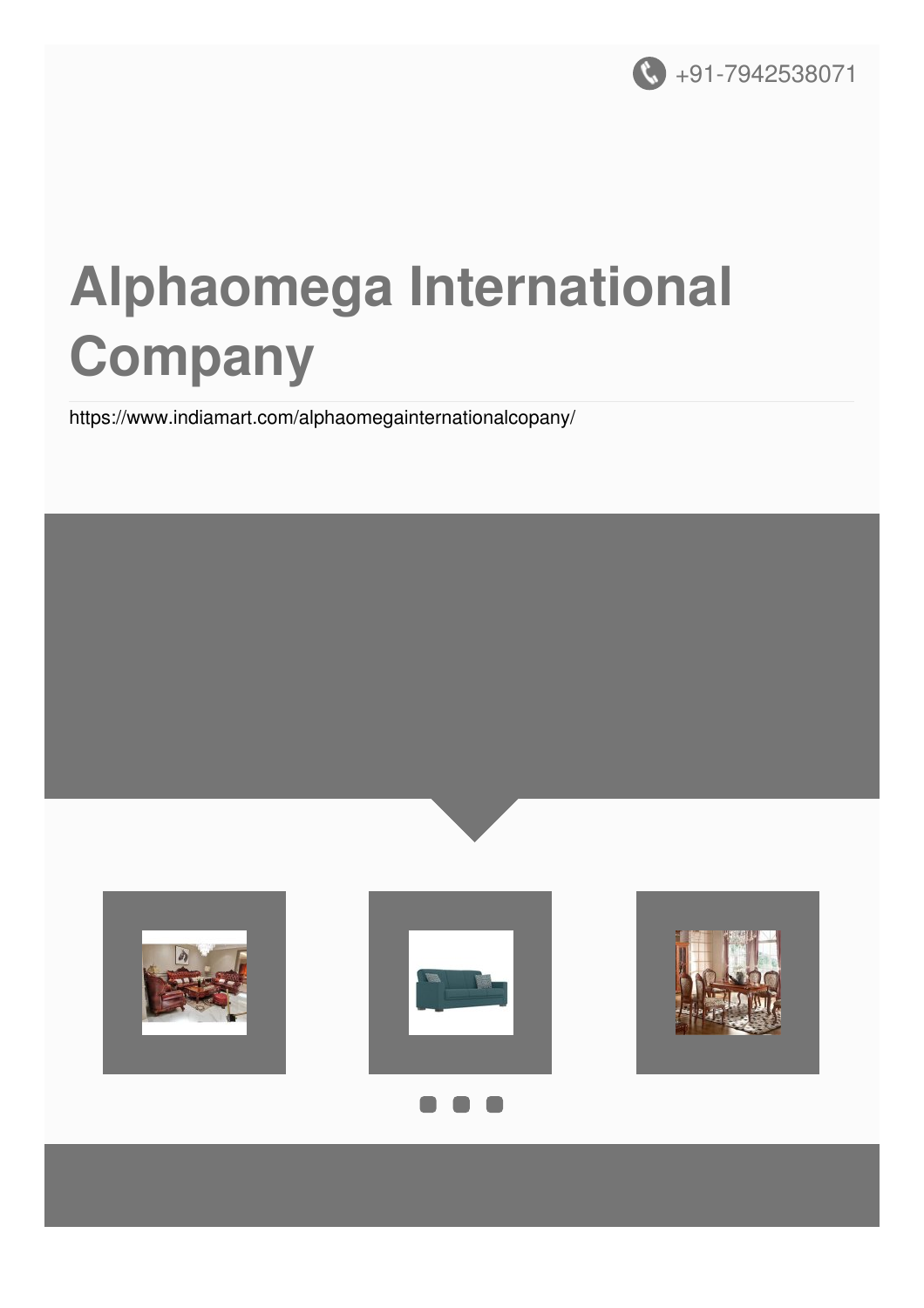### About Us

Established in the year **2019** we "**Alphaomega International Company**." is a Manufacturer of the wide spectrum **Wooden Sofa Set,Wooden False Ceiling,Wooden Railing etc.** We are manufacturing these products using premium grade raw material that is procured from the authentic vendors of the market. We offer these products at reasonable rates and deliver these within the promised time-frame.

We have hired an adroit team of employees, which keeps themselves abreast with advanced manufacturing techniques and designs. Further, we also have a quality control unit, wherein, we check our entire range on defined parameters like design, quality and finish. All units and equipped with all the essential tools, machine, and technology in order to manufacture a high-quality range of products

Under the valuable guidance of our mentor, **Mr. Manish Anjane**, we are growing with a notable rate in the market. He has spent long years in the industry to have rich industrial experience enabling us to understand the varied requirements of our clients.

#### **For more information, please visit**

<https://www.indiamart.com/alphaomegainternationalcopany/profile.html>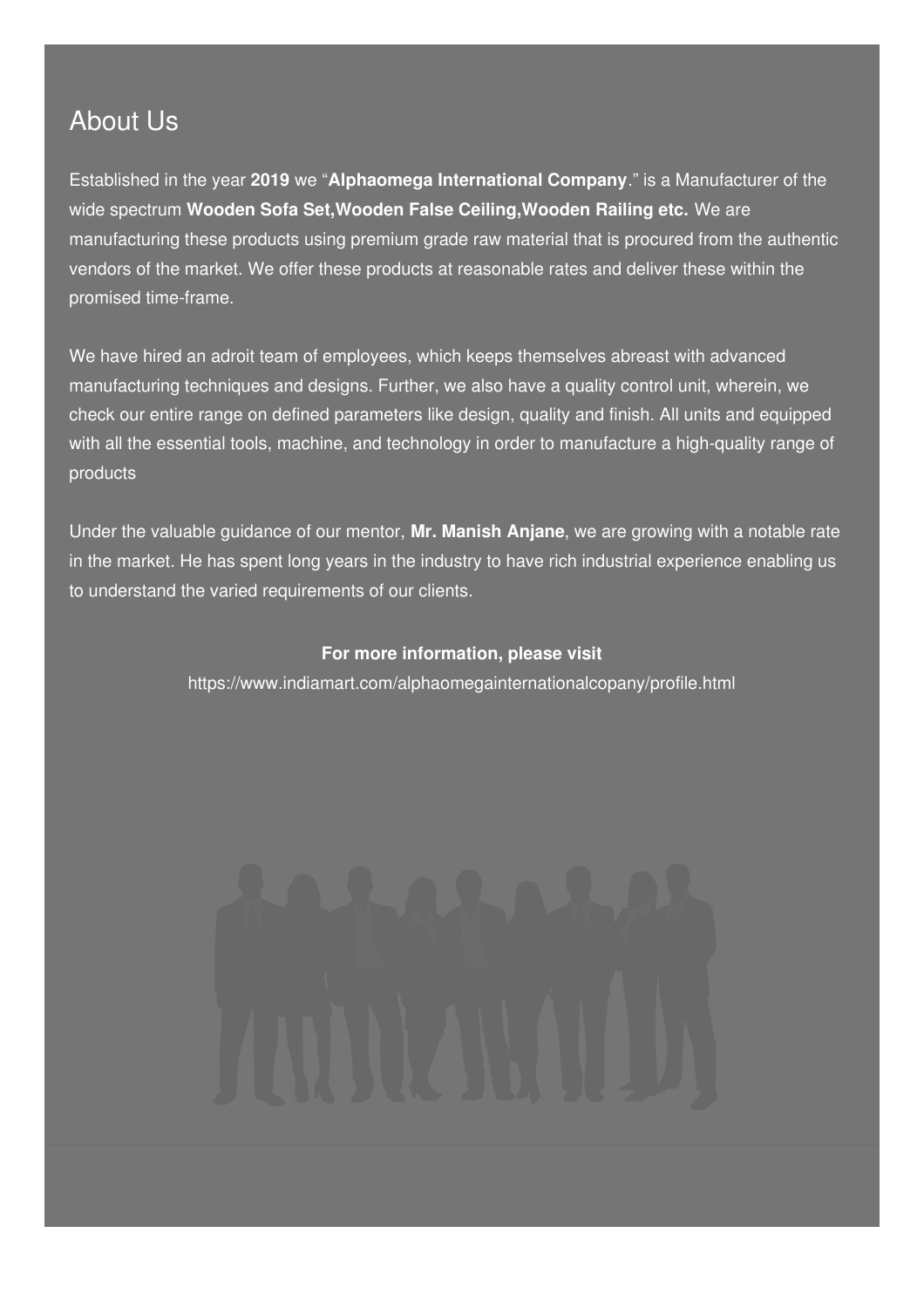#### **WOODEN SOFA SET**



European Style Wooden Sofa Set



Gold and White Wooden Sofa Set



Carving Wooden Sofa Set



Brown Wooden Sofa Set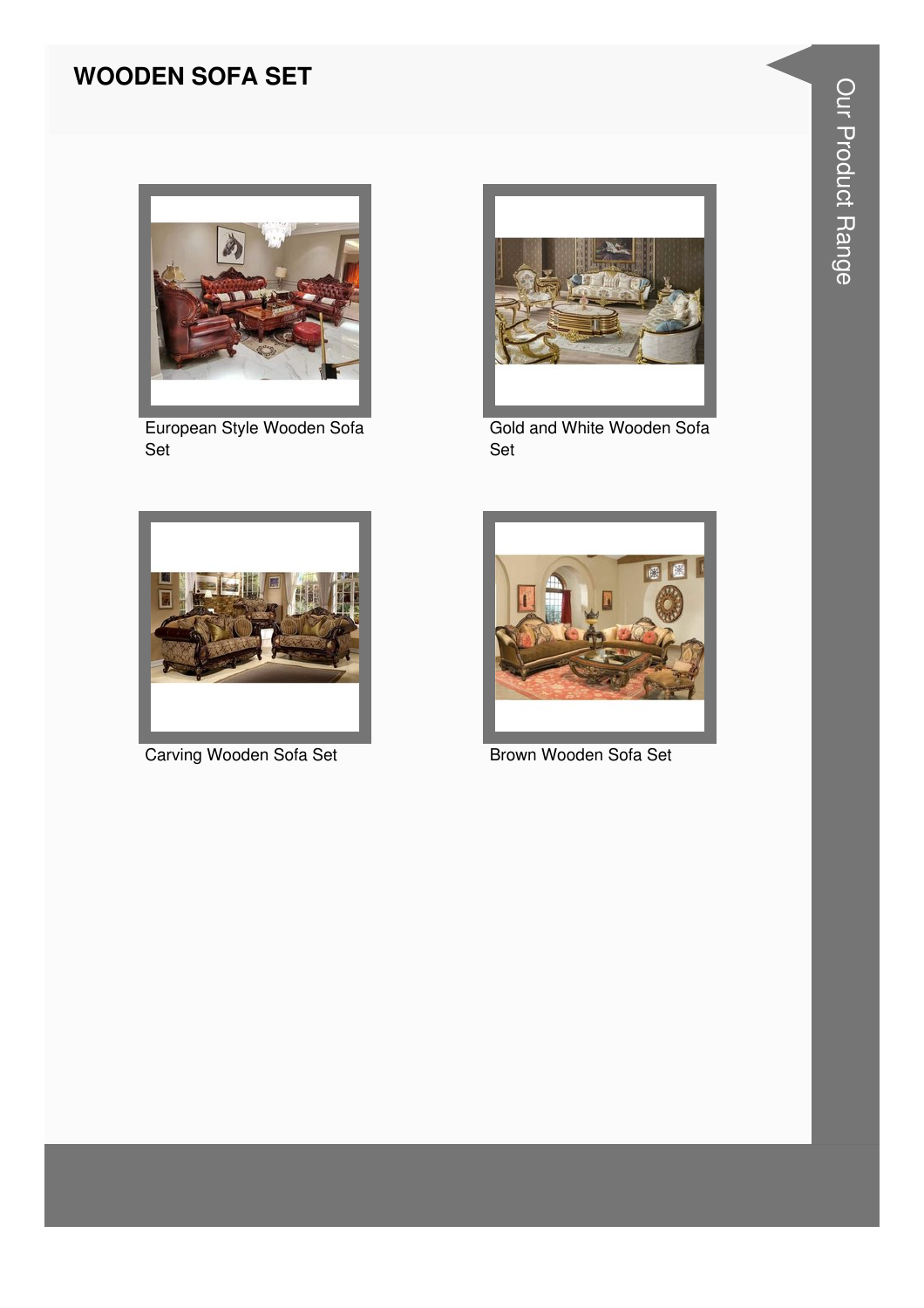#### **FABRIC SOFA**



Made Royals 3 Seater Fabric Luxury Sofa Set (Customize)



Made Royals 3 seater fabric , covered Sleepwell, HR, Kurlon foam luxury sofa set (Customize)



Covered HR Foam Luxury Sofa Set ( Customize)



Made Royals 5 seater fabric , covered Sleepwell, HR, Kurlon foam luxury sofa set (Customize)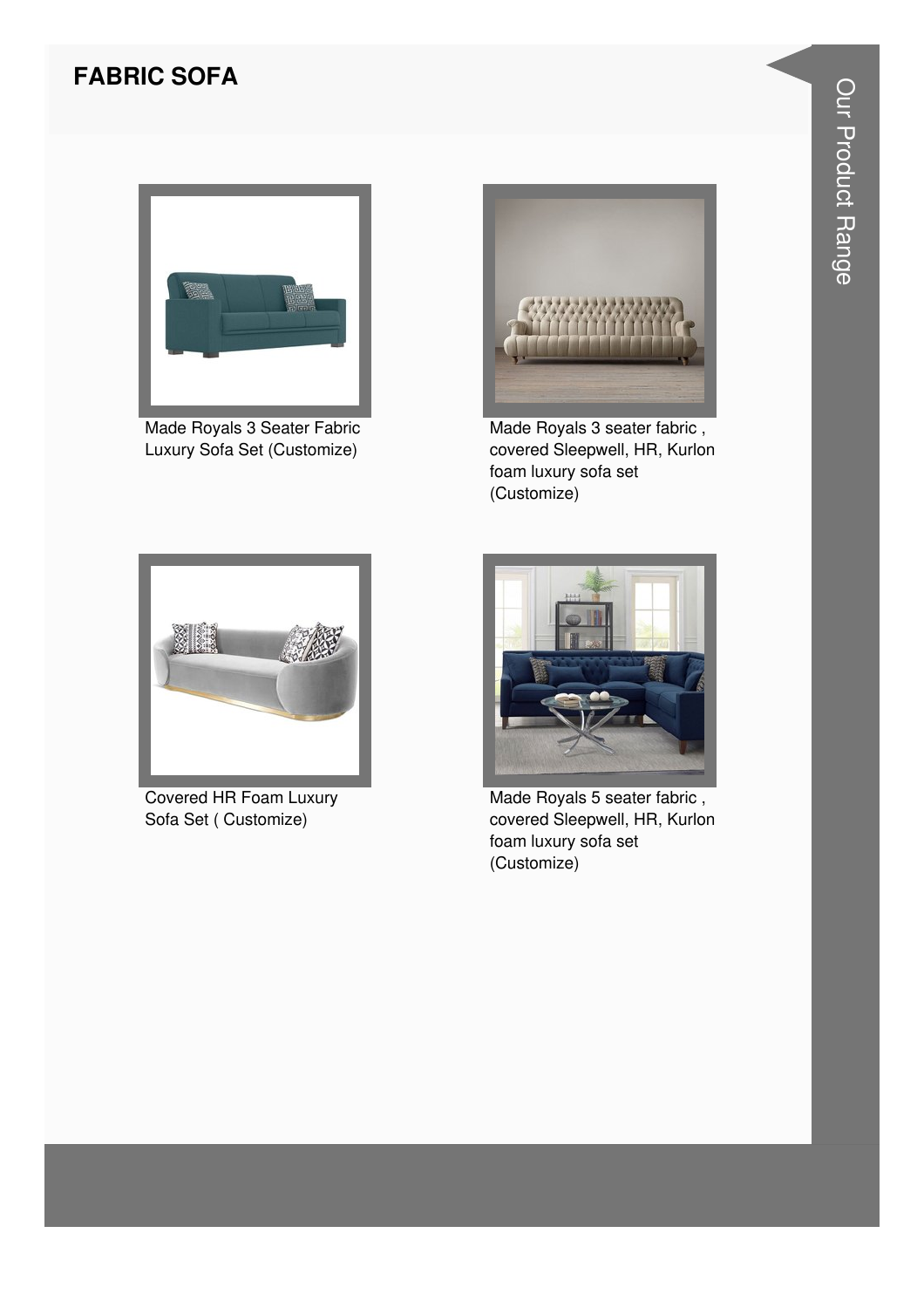#### **WOODEN DINING TABLE SET**



Dining set



4 Seater Wood Dining Table Set



**Teak Wooden Dining Table** Set



White Wood Dining Table Set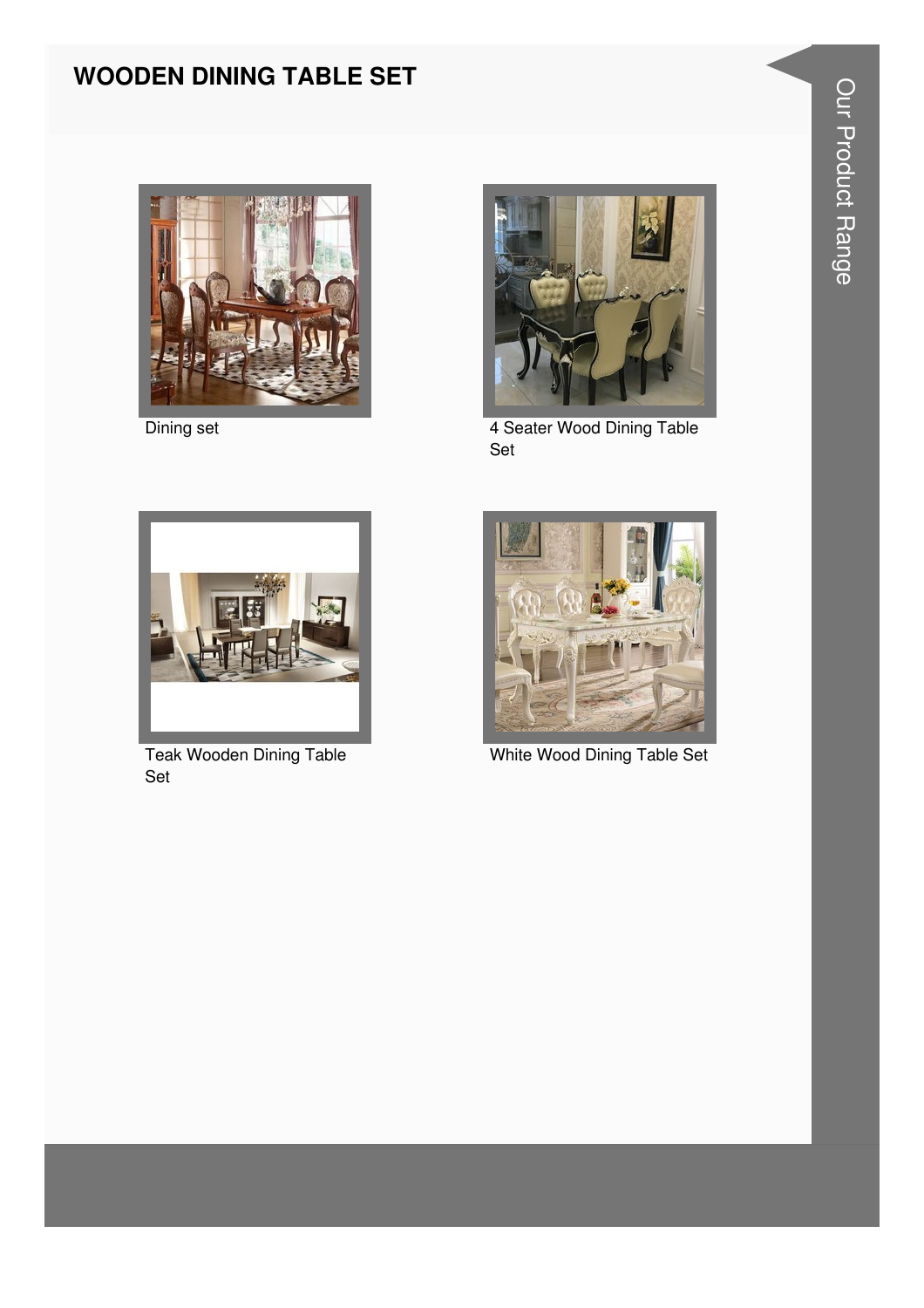#### **WOOD COUCH**



Modern Style Teak Wood Couch



Golden Color Teak Wood Couch



Maharaja Carving Teak Wood Couch



Designer Wooden Couch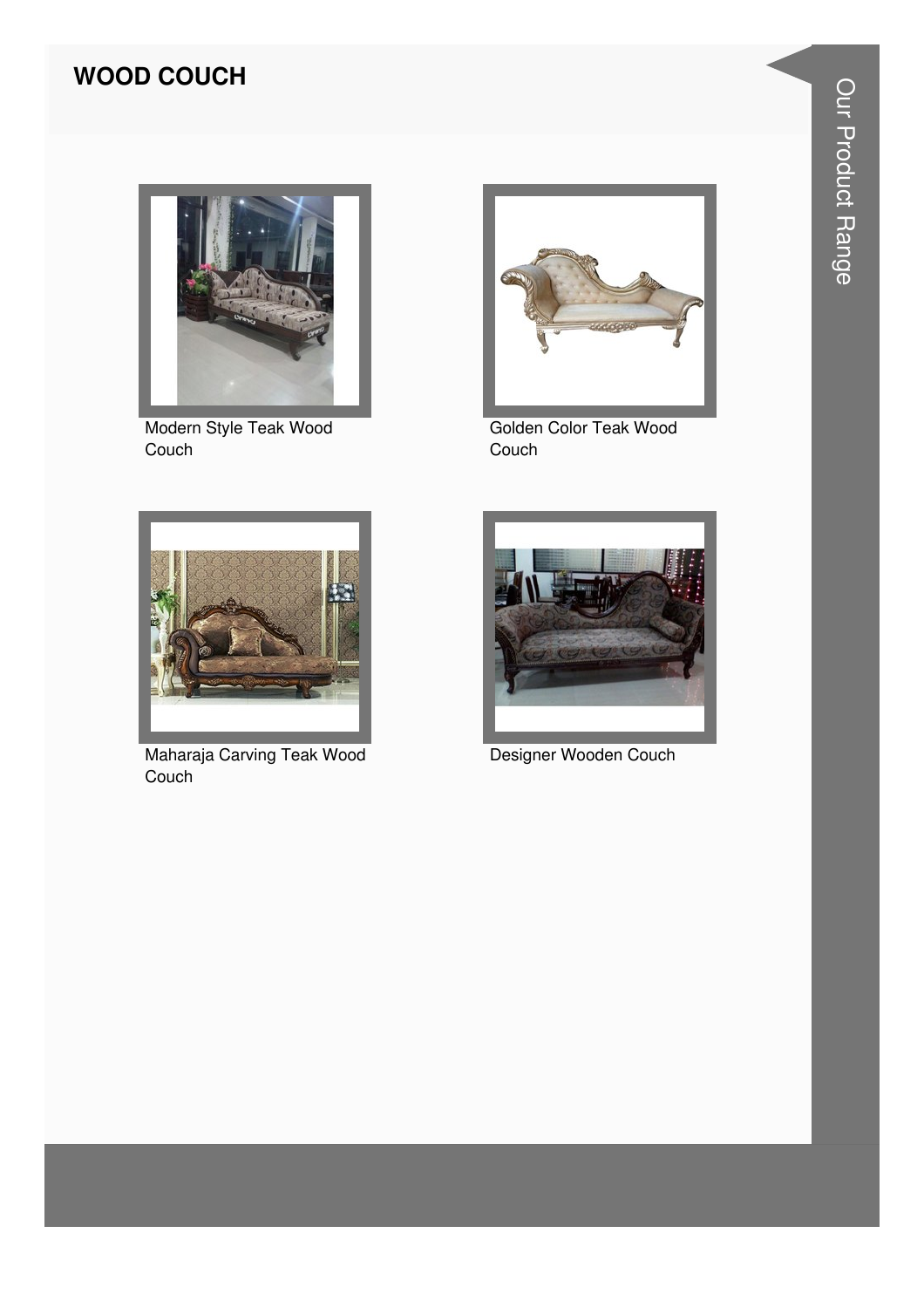#### **WOODEN TABLE**



Modern Teak Wood Center Table



**Wooden Drawer Table** 



Decorative Wooden Drawer Table



CP Teak Wood 6 Seater **Dining Set**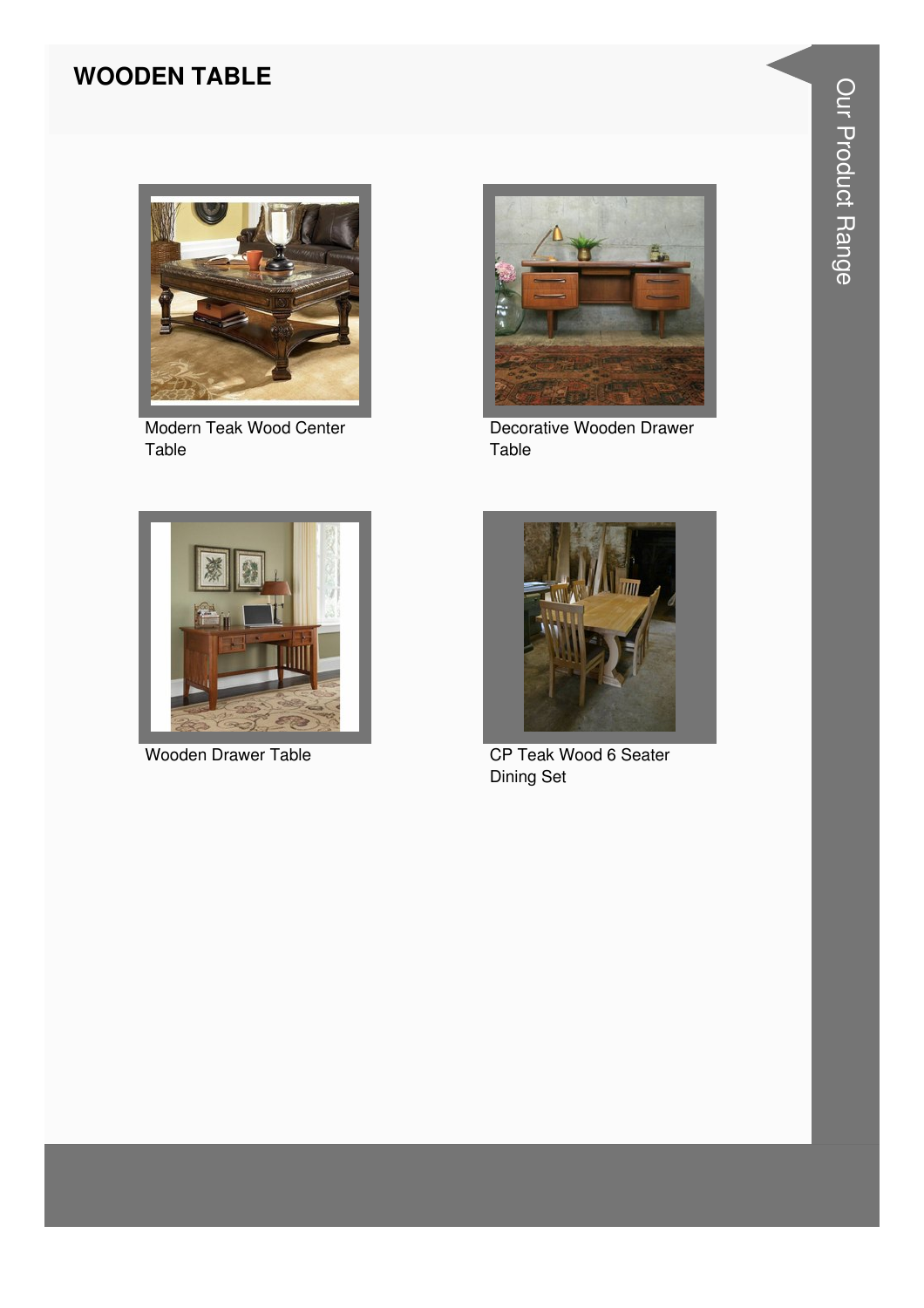#### **WOODEN BED**



Designer Wooden Bed



King Size Storage Wooden Bed



Wooden Double Poster Bed



Wooden Double Bed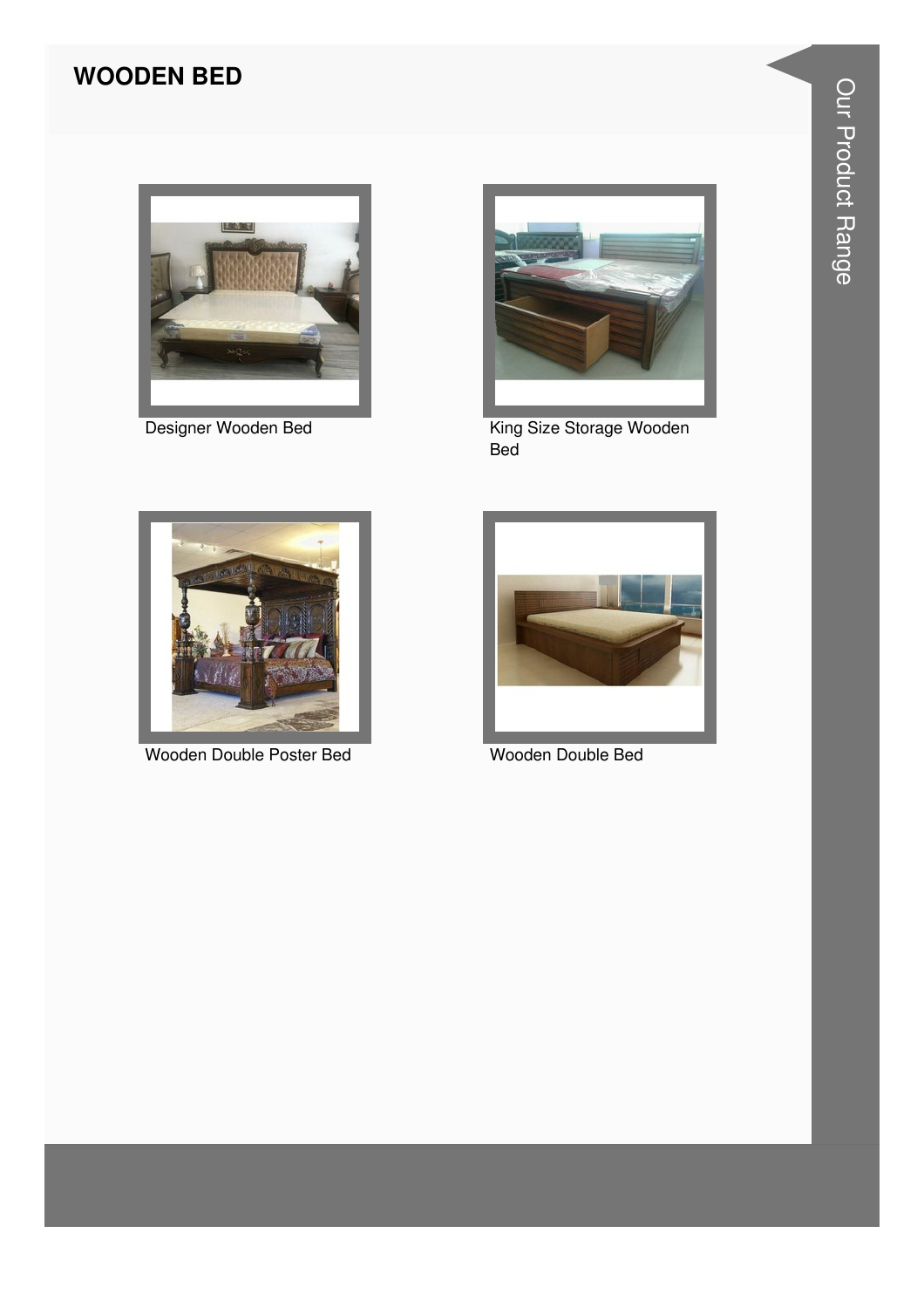#### **CARVING SOFA**



**Teakwood Carving Sofa Set** 



Carving sofa set



Teakwood carving sofa set



**Teakwood Carving Sofa Set**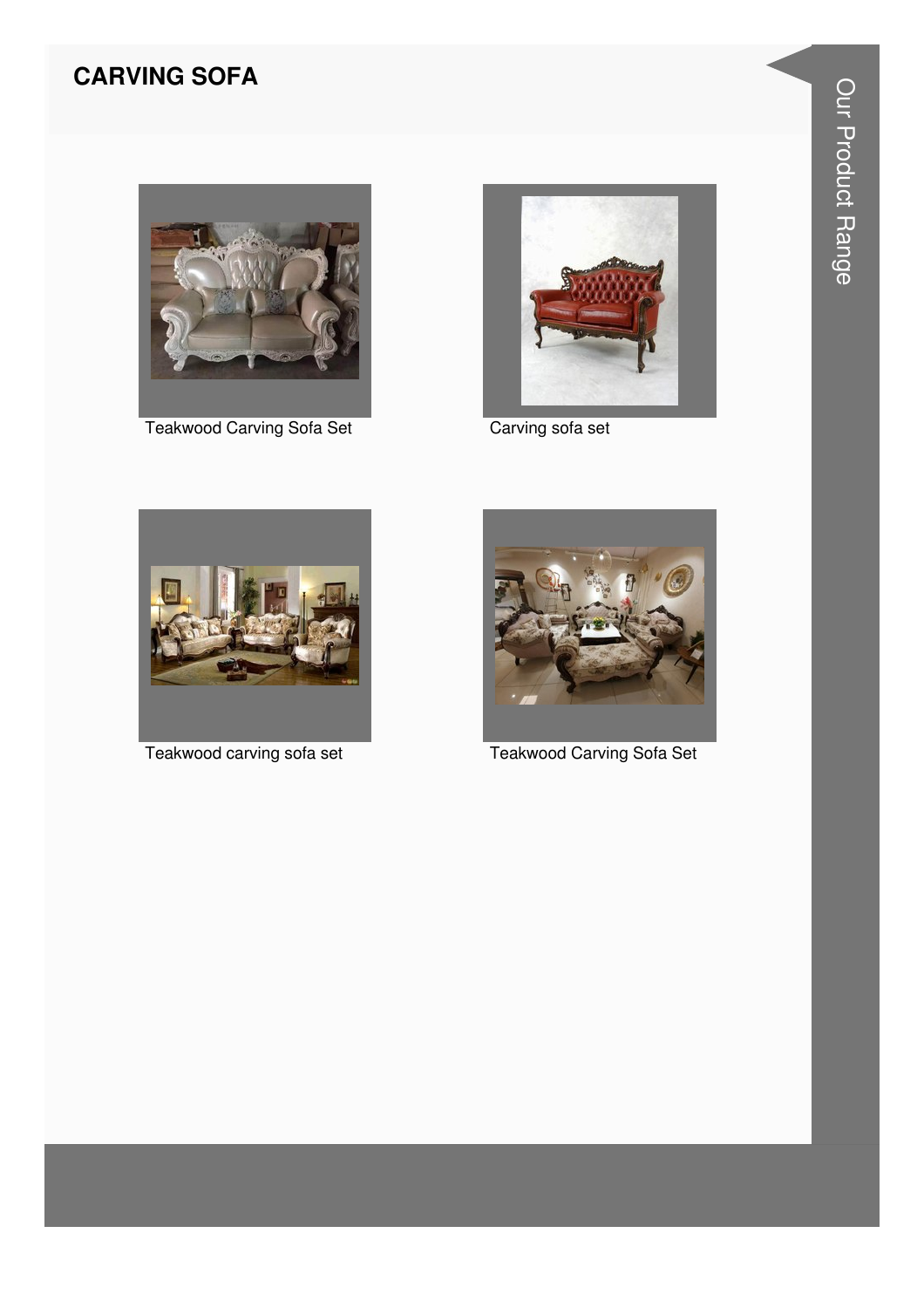#### **WOODEN SOFA**



European Carving Sofa Set



Modular Carved Sofa Set



Teakwood Carved Sofa Set



**Teakwood Carving Sofa Set**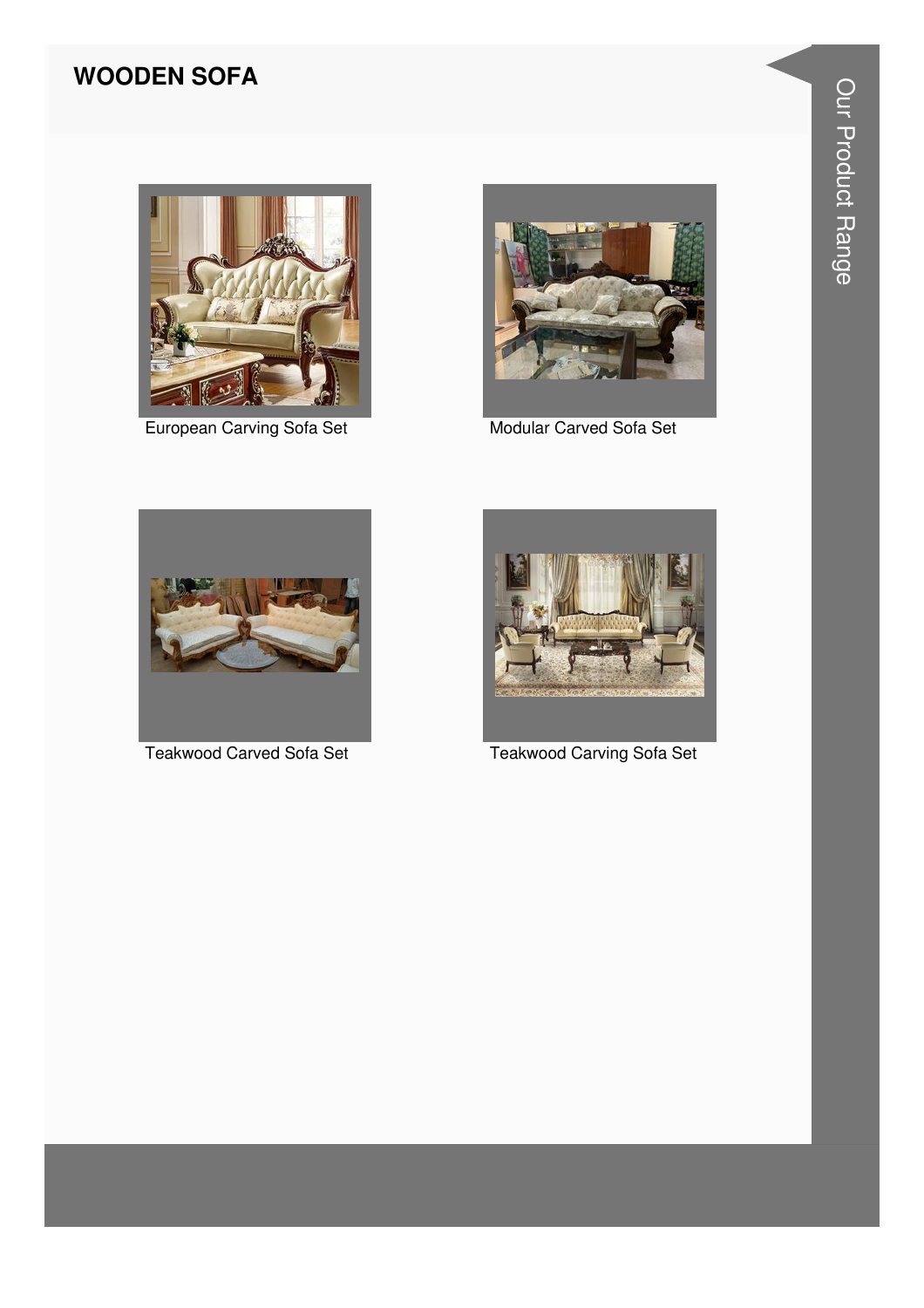#### **OTHER PRODUCTS:**



Teak Wooden Sofa Set



Made Royals 5 Seater Fabric, Covered Sleepwell Foam Luxury Sofa Set (Customize)



Dining set



Classic Style Teak Wood Couch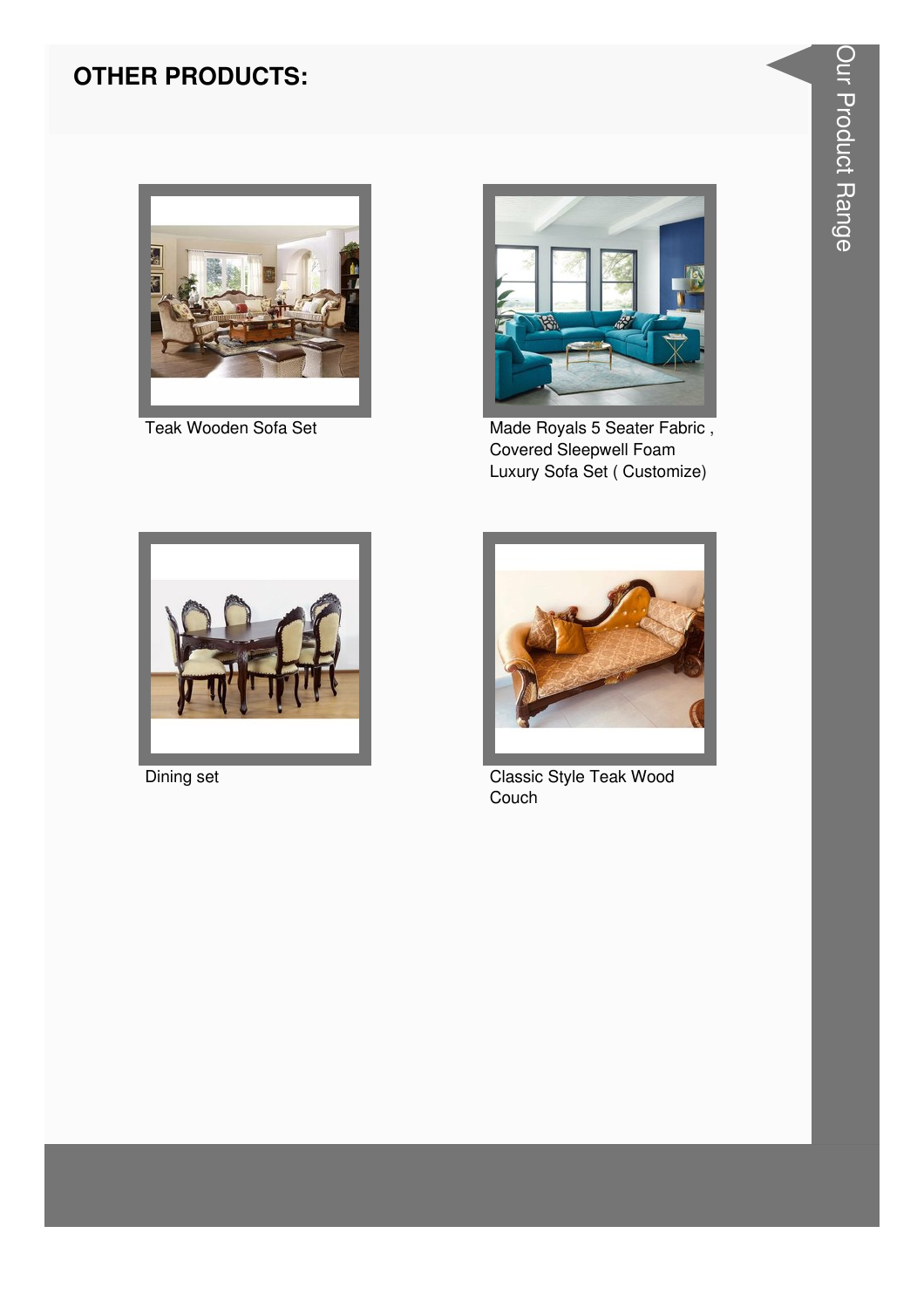#### **OTHER PRODUCTS:**





Round Teak Wood Table Nordic King Size Teak Wood Bed





Teakwood Carving Sofa Set Teakwood Carved Sofa Set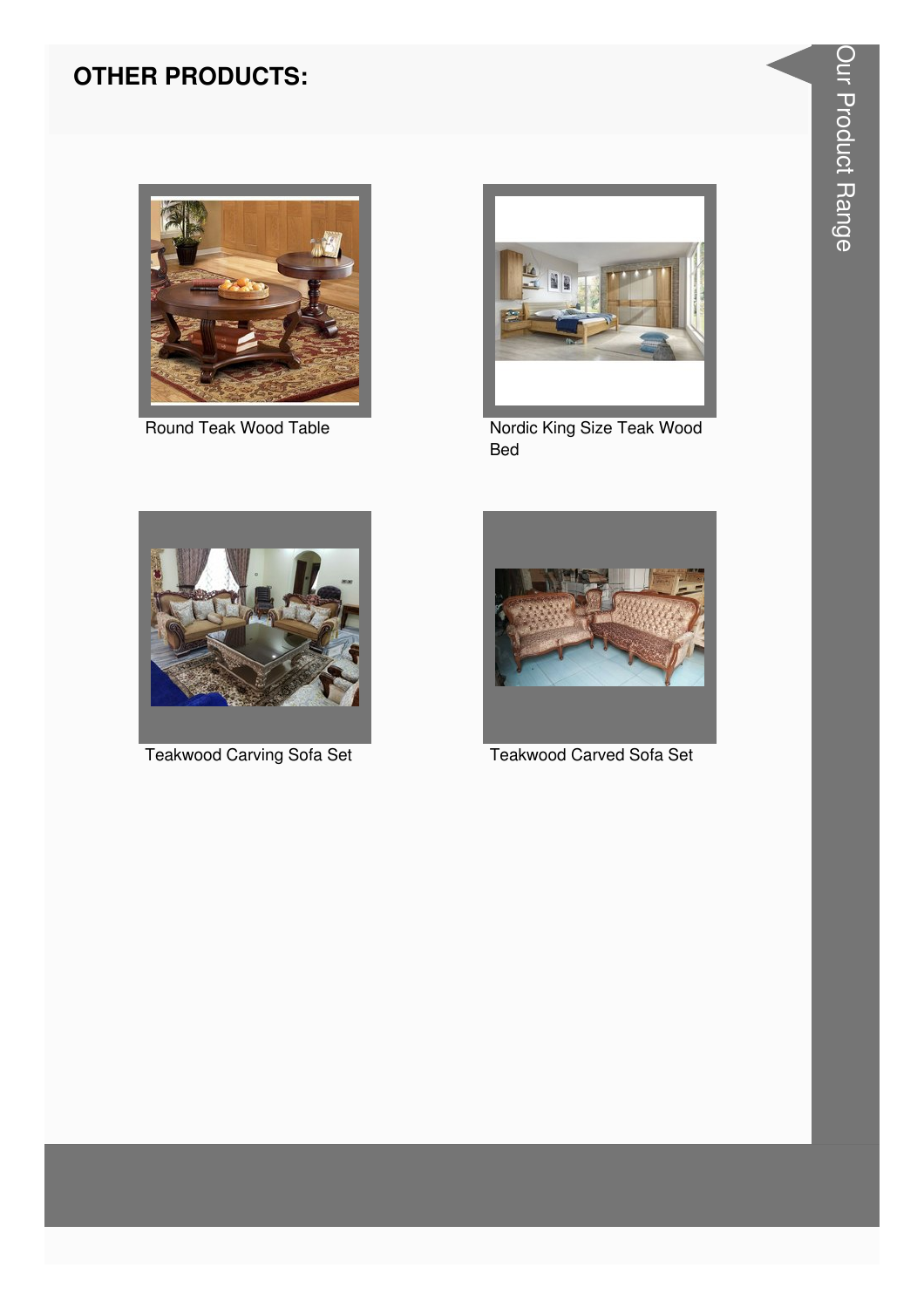## Factsheet

| Year of Establishment            | $\div$ 2019                 |
|----------------------------------|-----------------------------|
| <b>Nature of Business</b>        | : Exporter and Manufacturer |
| <b>Total Number of Employees</b> | : Upto 10 People            |